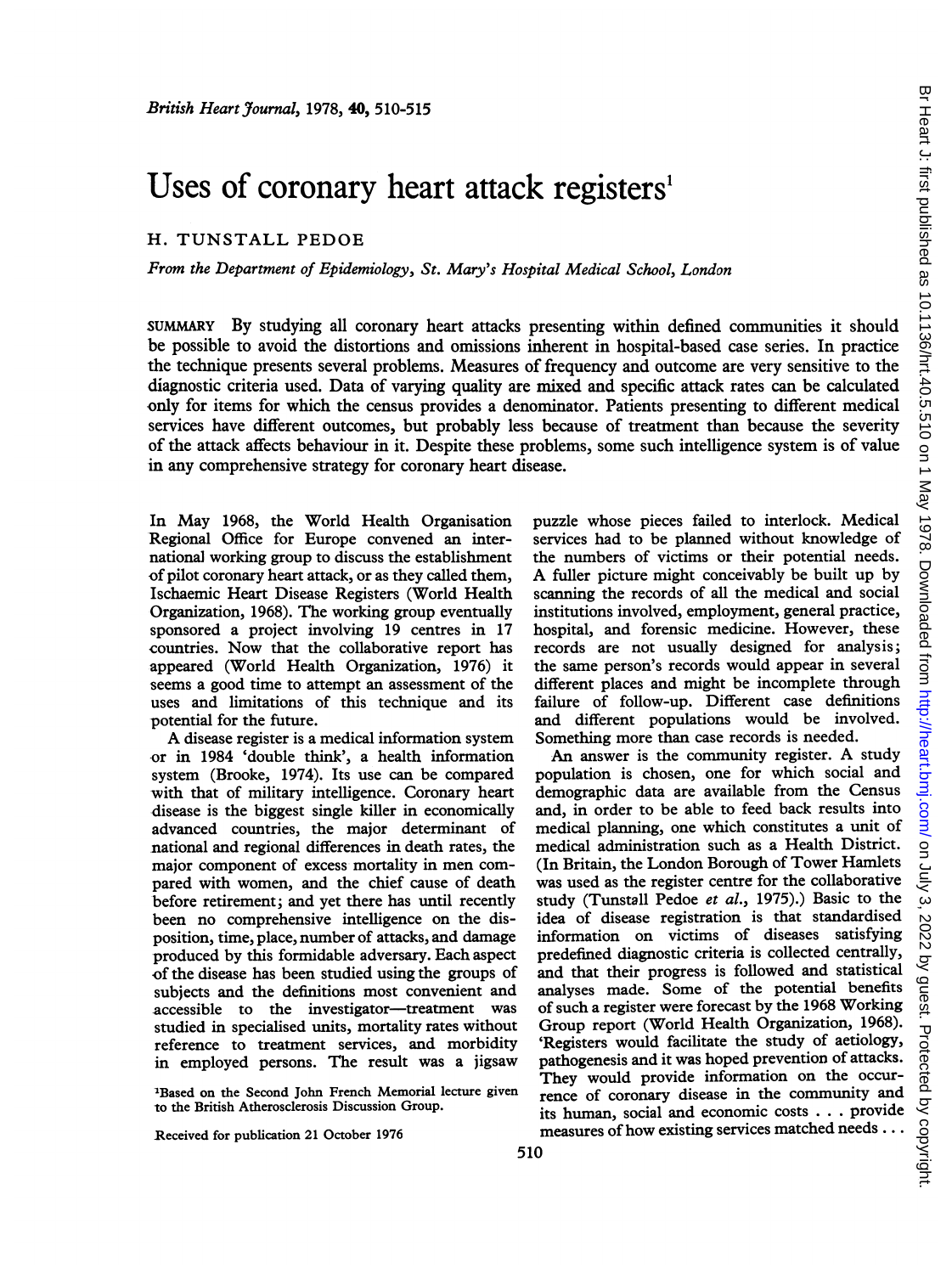provide a basis for the evaluation of new and old methods of management by comparing the experience of groups in the population managed in different ways . . . would highlight areas where treatment was inadequate and would be invaluable in research by providing representative cases for study and a sampling frame for clinical trials.'

These were the expectations in 1968. What are the factors that determine their success ?

## Problems of case definition and recognition

One of the objectives of disease registration is to measure the frequency and case fatality of the disease. It is of interest to consider how sensitive these are to the diagnostic criteria. In the World Health Organisation study notified cases were classified at 28 days from the attack as definite, possible, or not (Tunstall Pedoe et al., 1975), the first category being those with confirmatory investigations. Fig. <sup>1</sup> shows in three dimensions the numbers and percentages of non-fatal 'definite' attacks in men which satisfied the different combinations of diagnostic evidence for a 'definite' attack. Of 348 men 86 per cent had typical chest pain, 87 per cent raised cardiac enzymes, and 73 per cent unequivocal serial electrocardiographic changes. Had the WHO criteria demanded that all three be positive to make the diagnosis then the frequency of 'definite attacks' would have been reduced to one half. Table <sup>1</sup> shows how sensitive the case fatality rate is to the diagnostic criteria used. Historically myocardial infarction was a pathological term associated with the postmortem room and 100 per cent fatality. On the other hand the serial development of electrocardiographic changes or a rise in blood enzyme levels depends on survival, at least for a few hours. The case fatality is correspondingly low as most fatal attacks have been excluded. Combinations of criteria embrace more cases and give intermediate fatality rates.

Not only can the interpretation of tests influence the final diagnostic category but the frequency and immediacy of the tests may also do so. Table 2 shows the mean frequency of investigations for each attack in the different Tower Hamlets hos-

Table 1 Frequency and 28-day fatality using different diagnostic criteria in men

| Criterion                              | No. accepted Fatality % |     |
|----------------------------------------|-------------------------|-----|
| Necropsy infarction or thrombosis      | 157                     | 100 |
| Necropsy coronary heart disease        | 205                     | 100 |
| Typical chest pain                     | 508                     | 23  |
| Electrocardiographic progression       | 277                     | 8   |
| Raised enzymes                         | 351                     | 9   |
| Definite by WHO criteria               | 534                     | 35  |
| Coronary heart attack                  | 707                     | 38  |
| (definite or possible by WHO criteria) |                         |     |



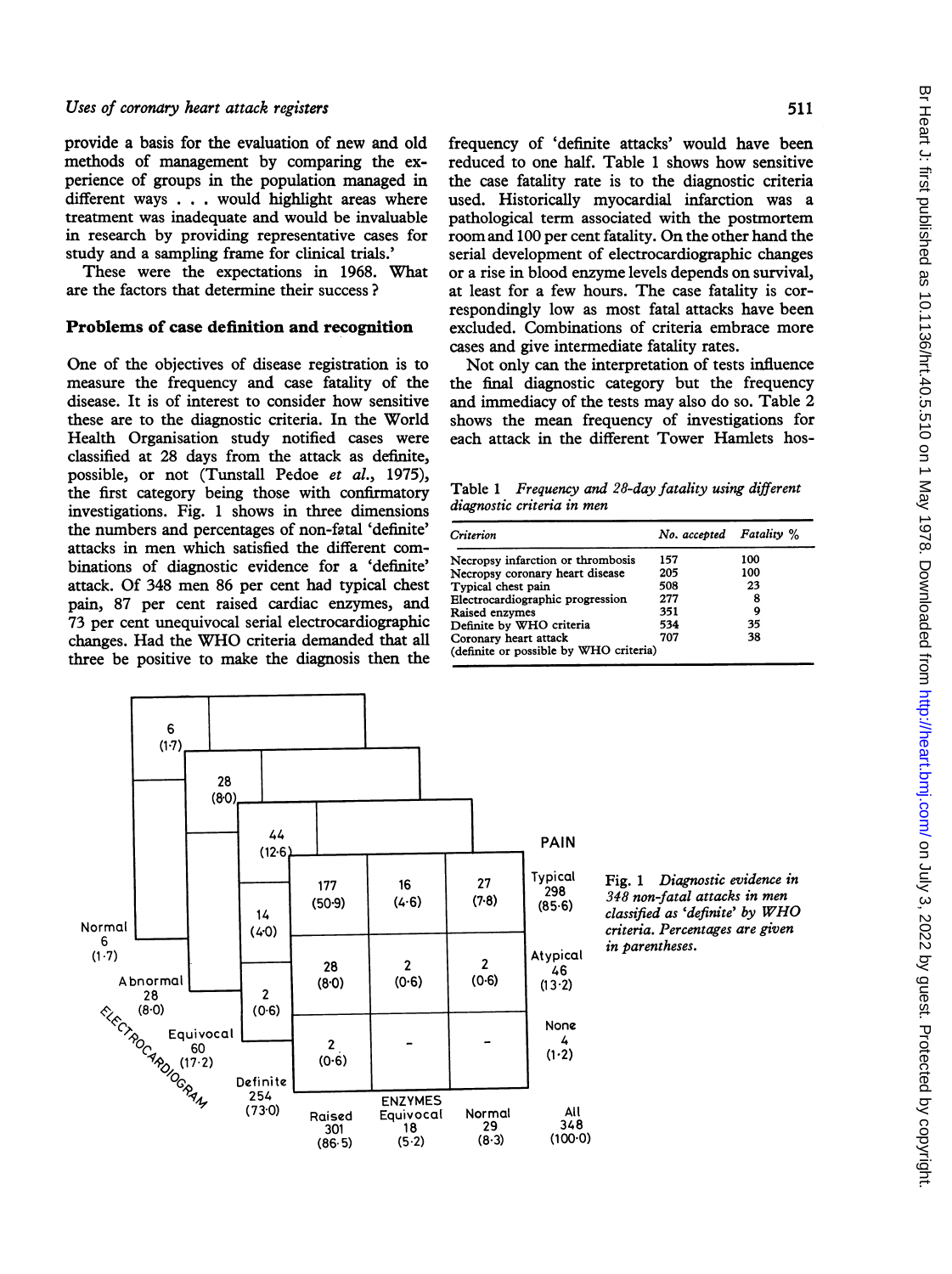Table 2 Mean frequency of investigations per coronary heart attack

|                               | Electrocardiogram Enzymes |       |  |
|-------------------------------|---------------------------|-------|--|
| London Hospital (Whitechapel) | 5.2                       | 3.4   |  |
| London Hospital (Mile End)    | 4.5                       | 3.7   |  |
| London Chest Hospital         | 4.9                       | $3-1$ |  |
| <b>Bethnal Green Hospital</b> | 4.5                       | 2.7   |  |
| Mildmay Mission Hospital      | 3.8                       | $3-0$ |  |
| St. Andrew's Hospital         | $3-4$                     | 1.3   |  |
| Poplar Hospital               | 3.3                       | 1-1   |  |
| London Jewish Hospital        | $2 - 5$                   | 2.0   |  |

pitals. Both the number of electrocardiograms and the number of enzyme estimations varied by more than two to one. The number of times these tests were done on those cases where other diagnoses were made would be of even greater interest.

How important are these theoretical objections to the use of the register for measuring attack and fatality rates? In the WHO study case fatalities were similar in different centres and attack rates correlated well with national mortality rates. Any biases in recording must, therefore, have applied equally to the recognition of fatal and nonfatal attacks. This is not true of the three British studies. Kinlen, in his pioneer study in the Oxford region (Kinlen, 1969, 1973) found a lower overall attack rate than was reported from Edinburgh (Armstrong et al., 1972) and Tower Hamlets (Tunstall Pedoe et al., 1975). However, the Oxford case fatality was high suggesting that, if there were any underrecording, it must have been among survivors. The Oxford study included rural areas and the region has a lower ratio of acute medical beds to population than many others (Departnent of Health and Social Security, 1974). Those resident at a distance from Oxford's coronary care unit are admitted less often than local residents but suffer a higher fatality rate in hospital (Acheson and Sanderson, 1977). Though Kinlen's study included cases diagnosed out of hospital, registers cannot record unrecognised cases. We may have here a medical example of Parkinson's law-that the proportion of cases of non-fatal heart attack that are recognised will expand with the diagnostic and therapeutic services locally available. Registers record what is being diagnosed, not what might be. Better diagnosis may lead to more cases, a bigger work load, and a fall in fatality rate, with no real change in numbers of deaths (Rose, 1975).

#### Defining the study population

A register collects information on diseased persons from routine medical and medico-legal services but makes no direct comparisons with the healthy. Information on those at risk is obtained from other sources, notably the decennial population census. In theory any enumerated population could be used, but in practice there are problems. Over a 10 year period there may be major changes in the size, age, and sex structure. Administrative boundaries may be changed. Populations defined by domicile may be mobile by day and seek medical attention elsewhere, so that local medical services may fail to treat some residents but also may be used by those resident elsewhere. The more fragmented and incoordinated the medical services, the more necessary a comprehensive overview becomes, but the more difficult it is to achieve because of multiple sources of incomplete data. Registration and follow-up would be most easy in isolated communities with completely centralised medical services.

Even where the study populations have been well defined, comparisons between centres can be hazardous. The World Health Organisation released figures for the attack rates in men aged 20 to 64 for different centres in the international study in advance of the detailed report, and these were widely publicised as showing an attack rate in London as high as that in Tampere, Finland, and higher than that in Dublin (The Times, 1974; Osman, 1975). When the age-specific rates are compared (Table 3) the rates between ages 45 and 64 in London men are seen to be lower (World Health Organization, 1976). The apparent excess was caused by a larger proportion of middle-aged men in Tower Hamlets, who were therefore overrepresented in the all-ages attack rate, which had not been age standardised.

The decennial census records demographic rather than medical information. The register can,

| Age(y)               | $20 - 39$ | $40 - 44$ | 45-49   | 50-54  | 55-59  | 60-64    | $20 - 64$<br>Unstandardised<br>(The Times, $1974;$<br>Osman, 1975) | $20 - 64$<br>Age standardised<br>(World Health<br>Organization, 1976) |
|----------------------|-----------|-----------|---------|--------|--------|----------|--------------------------------------------------------------------|-----------------------------------------------------------------------|
| London               | 0.6       | 4.0       | 4.8     | $8-0$  | 11.4   | $15-2$   | 5.2                                                                | 4.3                                                                   |
| Dublin               | 0.4       | $1-9$     | 6.9     | $10-9$ | $13-8$ | $15 - 5$ | 4.6                                                                | 4.7                                                                   |
| Tampere<br>(Finland) | 0.2       | 4.4       | $6 - 8$ | 13.3   | $16-2$ | $25 - 4$ | 5.3                                                                | 6.2                                                                   |

Table 3 Annual Attack Rate per 1000 men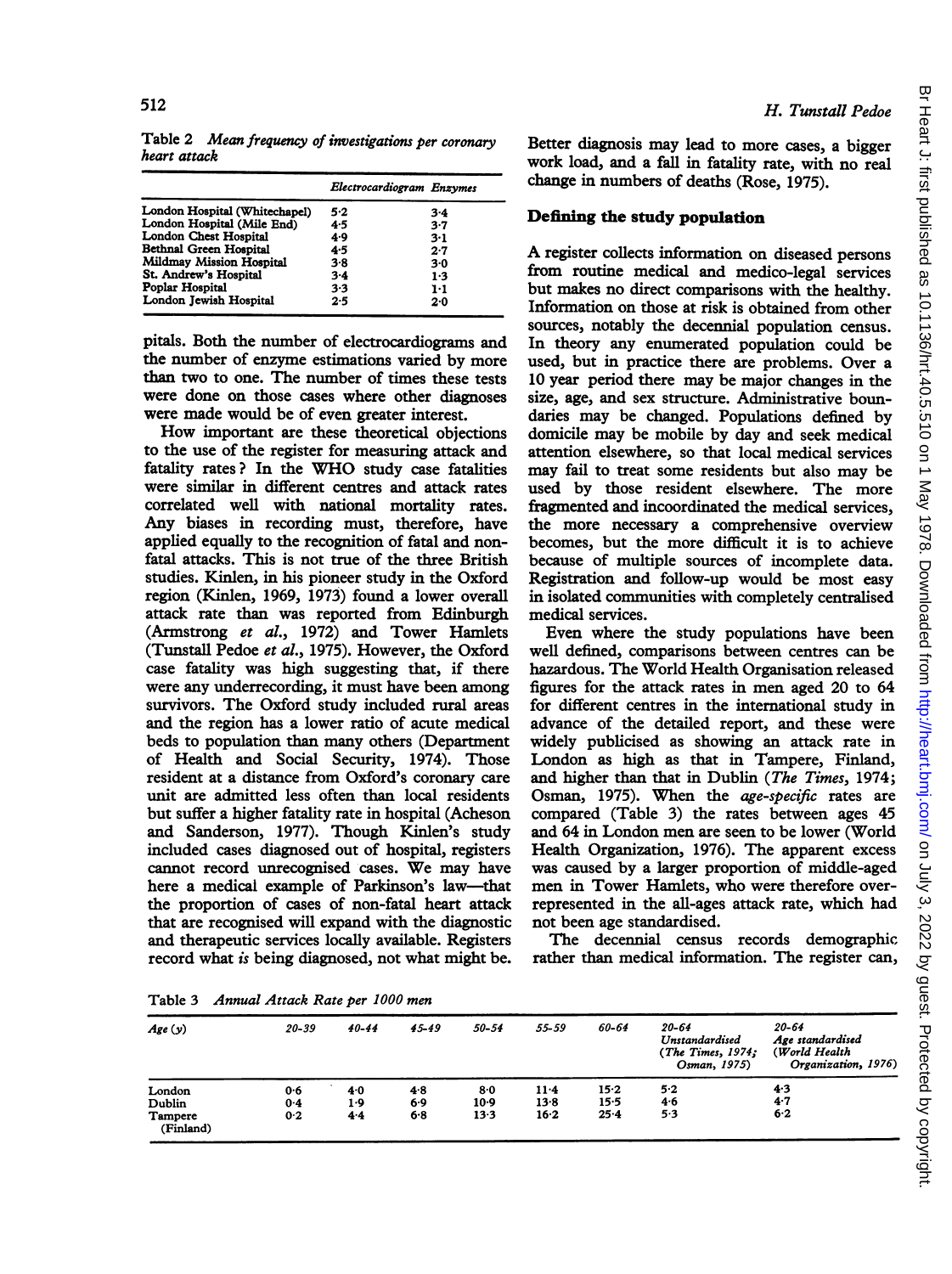therefore, be used to measure risk in relation to age and sex and place of birth, but not in relation to items of aetiological interest that are not recorded at Census. A previous history of diabetes or smoking may be elicited from coronary heart attack victims, but the prevalence in the population is not known, so that the relative risk associated with these characteristics cannot be measured as it would be in a formal longitudinal incidence study. Incidence itself cannot be measured in the strict sense of the attack rate in the previously healthy, as the total population includes those already affected, so the denominator is unknown. However, use of data on place of birth for attack victims in Tower Hamlets and census data for the resident population showed that the relative attack rate for Southern Irish male immigrants standardised for age was about 100 per cent, of Asian immigrants 130 per cent, and West Indians 8 per cent of that for all male residents (Tunstall Pedoe et al., 1975). By registration of attacks and relating them to defined and measured populations it was possible to confirm and quantify what would otherwise have remained a clinical suspicion.

To summarise, therefore, not only should a register be based on a circumscribed community, but the better this population is known in terms of factors of interest, then the more worth while will be the study of these factors in the attack victims who form the numerator.

#### Internal comparisons

Registered cases may be related to the population at risk or broken up into subgroups for internal comparisons, for example men and women, fatal and non-fatal attacks, those treated in different ways. One of the problems here is that a comprehensive survey must include cases on which information varies in completeness. Survivors reaching hospital will be better documented than others, but the survey cannot exclude out-of-hospital cases for that reason. A parallel problem is shown in Table 4 showing the previous medical history

Table 4 Medical history before registered coronary heart attack

|                                | Men<br>707 | <b>W</b> omen<br>171 |
|--------------------------------|------------|----------------------|
|                                | %          | %                    |
| Previous coronary heart attack | 36         | 35                   |
| Angina pectoris                | 40         | 37                   |
| Any coronary heart disease     | 51         | 52                   |
| Stroke                         |            | 8                    |
| Intermittent claudication      | 12         | 14                   |
| Diabetes                       |            | 12                   |
| Hypertension                   | 15         | 30                   |

of male and female attack victims. Though women appear to have hypertension and diabetes more commonly before the attack, these conditions cannot be diagnosed other than by medical examination, and middle-aged women are known to consult more frequently than men. Though the difference is probably genuine, it is not as well substantiated as it would be in a longitudinal study involving screening before the onset of the disease.

It is of interest to compare the fate of those using the medical services in different ways. Table 5 shows the case fatality at 28 days in relation to the means of seeking medical help and Table 6 does likewise for the means of transport to hospital.

Table 5 Case fatality at 28 days by first medical contact in attack

| Contact              | Proportion of cases % Case fatality %<br>$n = 878$ |     |
|----------------------|----------------------------------------------------|-----|
| Home visit           | 26                                                 | 23  |
| <b>Surgery visit</b> | 15                                                 | 12  |
| Direct to casualty   | 25                                                 | 27  |
| No contact           | 19                                                 | 98  |
| Others               | 8                                                  | 30  |
| (Not known           |                                                    | 64) |

Table 6 Case fatality at 28 days by means of transport to hospital

| <b>Transport</b>        | Proportion of cases %<br>$n = 878$ | Case fatality % |
|-------------------------|------------------------------------|-----------------|
| Ambulance               | 56                                 | 47              |
| Driven by car           | 9                                  | 14              |
| Self drive              | 3                                  |                 |
| Taxi                    | 4                                  |                 |
| Walked                  | 9                                  | 0.8             |
| Bus                     | 2                                  |                 |
| (Never and not known 16 |                                    | 73)             |

The results appear to show that the orthodox emergency services are summoned for high risk patients and, in the case of ambulances, those who are already dead. Patients who go round to their own doctor's surgery or walk to hospital seem to do well-not, presumably, because emergency treatment is lethal but because the severity of the attack determines the behaviour in it. While the survey reveals the variety of reactions to an attack it cannot specify what should be done, which could be determined only by experiment. The apparently grave consequences of not consulting a doctor in an attack shown in Table 5 could be used as an argument for the benefits of such a consultation. In fact the data are censored in two ways-most of those who died did not have time to call a doctor and those who lived and did not consult could not be diagnosed and registered with the study.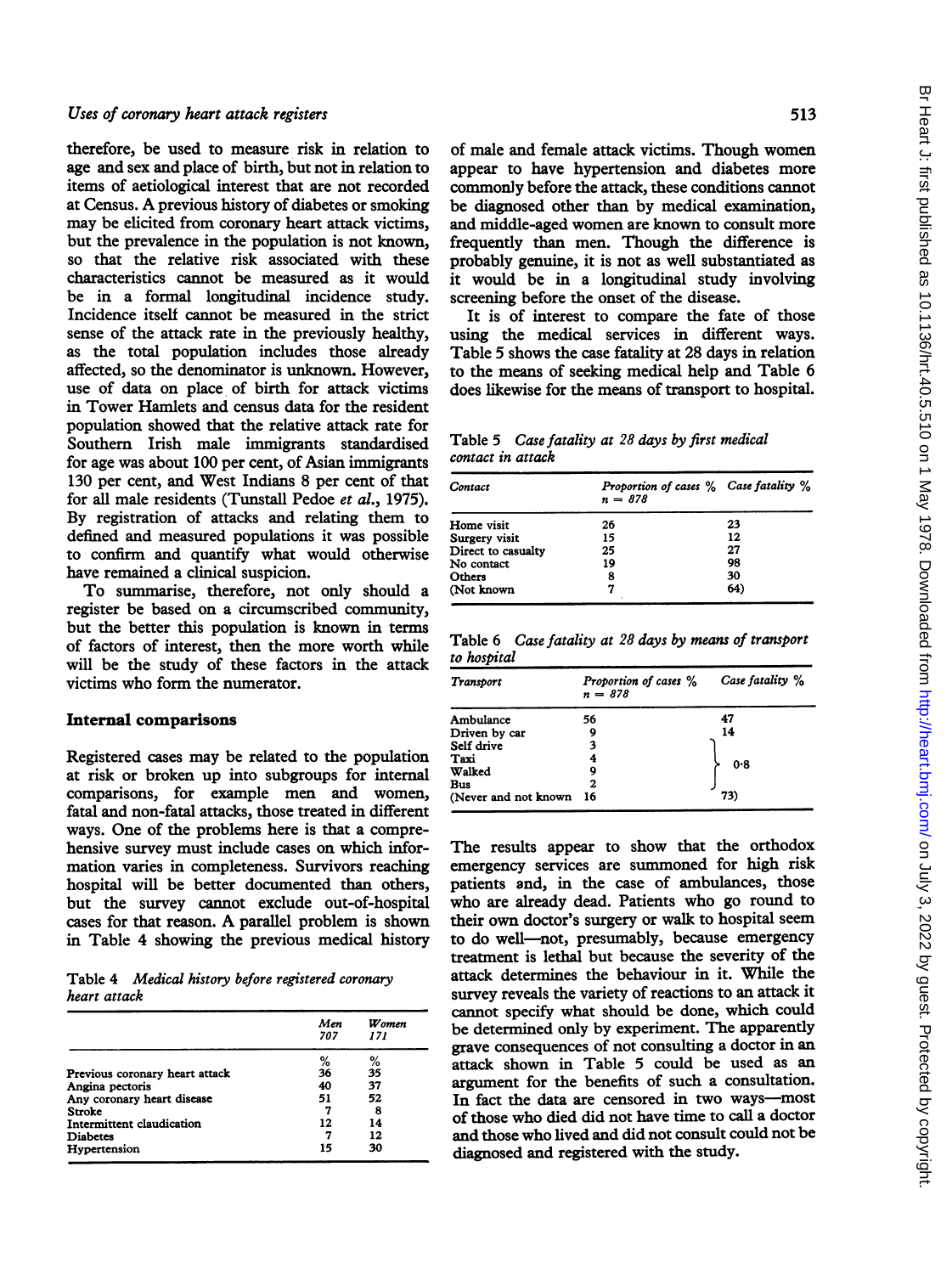## 514

## The community perspective

So far discussion of the uses of coronary heart attack registers has been largely one of urging caution and sophistication in the interpretation of their findings, but this should not discourage their use. One of the major potential uses is in putting treated cases into an overall perspective. Table 7 shows the place of apparent onset of fatal attacks in relation to place of apparent death. There are problems in defining both of these terms (World Health Organization, 1971; Maclean, 1975) but the conclusion appears to be that nearly half of all fatal attacks begin and end at home and less than one-third of victims are moved in an attack. The reason for this is seen in Fig. 2 which shows cumulative fatality rate against time. Circumstantial evidence had to be used to estimate survival inmany cases where deathwas not witnessed. Exclusion of these cases would have distorted the graph as long-term survivors would have been preferentially included. The result suggests that the majority of deaths in coronary heart attacks are very rapid and that the dividend from even an improbable speeding up of medical services might be small in percentage terms, however valuable in individual cases. Halving the time from onset anticipates only an additonal 4 to 5 per cent of deaths (Tunstall Pedoe, 1975).

Table 7 Place of apparent onset and death in 348 attacks where death occurred within 28 days  $(\%)$ 

|       |          | All | Place of onset           |    |    | Home Work Other Hospital |
|-------|----------|-----|--------------------------|----|----|--------------------------|
|       | All      | 100 | 61                       | 13 | 20 | 6                        |
| Place | Home     | 47  | 44                       |    |    |                          |
| of    | Work     | 7   | $\overline{\phantom{0}}$ |    |    |                          |
| death | Other    | 14  |                          |    | 12 | $\overline{\phantom{m}}$ |
|       | Hospital | 32  | 15                       | 3  | 7  | 6                        |
|       |          |     |                          |    |    | No change 69             |



Fig. 2 Cumulative fatality rate against time in 878 coronary heart attacks in men and women.

Table 8 shows the overall disposal and fate of men with coronary heart attacks in Tower Hamlets compared with the hospital view which is based on patients formally admitted to the wards. The limitations of traditional statistics as against a community perspective are all too apparent.

## **Conclusions**

What then are the uses of the coronary heart attack register ? The main function of the pilot registers has been educational. In the future their use must depend on our strategy for coronary heart disease, whether it is primary prevention, acute care of the attack, or secondary prevention in those affected, or a combination. Whatever the plan an appropriate information system such as registration or community surveillance (Rhoads et al., 1975)

|  | Table 8 Hospital and community views of coronary heart attacks (percentages based on 707 male cases) |  |  |  |  |  |  |  |  |  |  |
|--|------------------------------------------------------------------------------------------------------|--|--|--|--|--|--|--|--|--|--|
|--|------------------------------------------------------------------------------------------------------|--|--|--|--|--|--|--|--|--|--|

|                                                                                              | Table 8 Hospital and community views of coronary heart attacks (percentages based on 707 male cases) |                                                                           |
|----------------------------------------------------------------------------------------------|------------------------------------------------------------------------------------------------------|---------------------------------------------------------------------------|
| 2 cases managed at<br>home excluded                                                          | Hospital ward view                                                                                   | Community view                                                            |
|                                                                                              | 70 formal admissions                                                                                 | 100 cases                                                                 |
| 26 deaths outside<br>hospital excluded<br>(17 brought dead<br>to hospital)                   | 32 to coronary care unit<br>(1 resuscitation<br>5 deaths)                                            |                                                                           |
| 1 sudden death in<br>casualty not included                                                   | 38 to acute medical ward<br>(1 resuscitation                                                         | 38 deaths                                                                 |
|                                                                                              | 5 deaths)                                                                                            | 2 resuscitations                                                          |
| 1 sudden death of<br>hospital patient<br>under care for<br>another condition<br>not included | Case fatality $14.5\%$<br>successful resuscitation<br>in 16% of cardiac arrests                      | Case fatality 38%<br>successful resuscitation<br>in 5% of cardiac arrests |